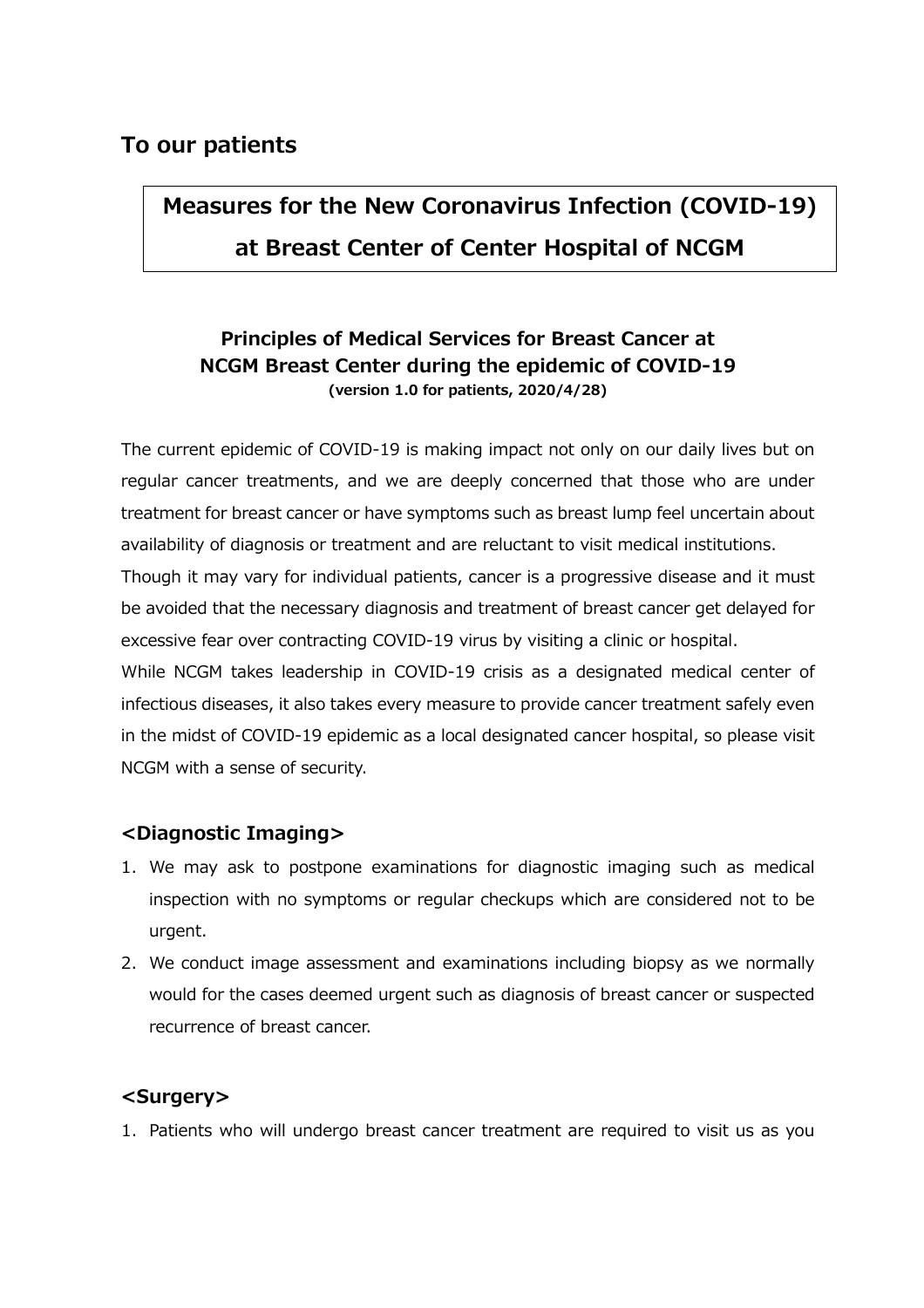normally would to set their schedule for the treatment.

- 2. For patients who seek medical examination or surgery of breast conditions other than cancer such as benign tumor, we may contact them to check their symptoms by telephone or other ways and ask them to postpone their visit or to make a proposal for a visit to other clinics.
- 3. Patients who return for postoperative or post-discharge wound care are required to visit our outpatient clinic as they normally would.
- 4. Postoperative follow-up outpatient visits may be postponed when we can confirm that there is no change in their medical condition by consulting over telephone. When patients experience any symptoms, we consult with them over telephone and evaluate the need for their hospital visits. We may ask them to visit us or may recommend them to visit a clinic in our network.

## **<Surgical Indication>**

1. According to disease progression (Stage) evaluated by the size of the tumor and lymph node metastasis and based on the types of breast cancer (expression of hormone receptors and HER2), we consider the following; surgery before chemotherapy or hormone therapy, preoperative chemotherapy, or preoperative hormone therapy.

We perform surgery when we determine that the surgery is the best course of treatment for the patient at that point. It is not that all the breast cancer surgeries are halted completely.

But in the case when a patient develops symptoms suspected of COVID-19 infection such as a fever on the day of admission or of surgery, a change in the surgery schedule may be required.

- 2. While we request the surgeries for dysplastic lesion or benign lesion to be postponed as a rule, we will consider surgery in case of change in lesion. Please consult us in such cases.
- 3. Risk reducing surgeries for hereditary breast and ovarian cancer syndrome are requested to be postponed.

## **<Systemic Therapy>**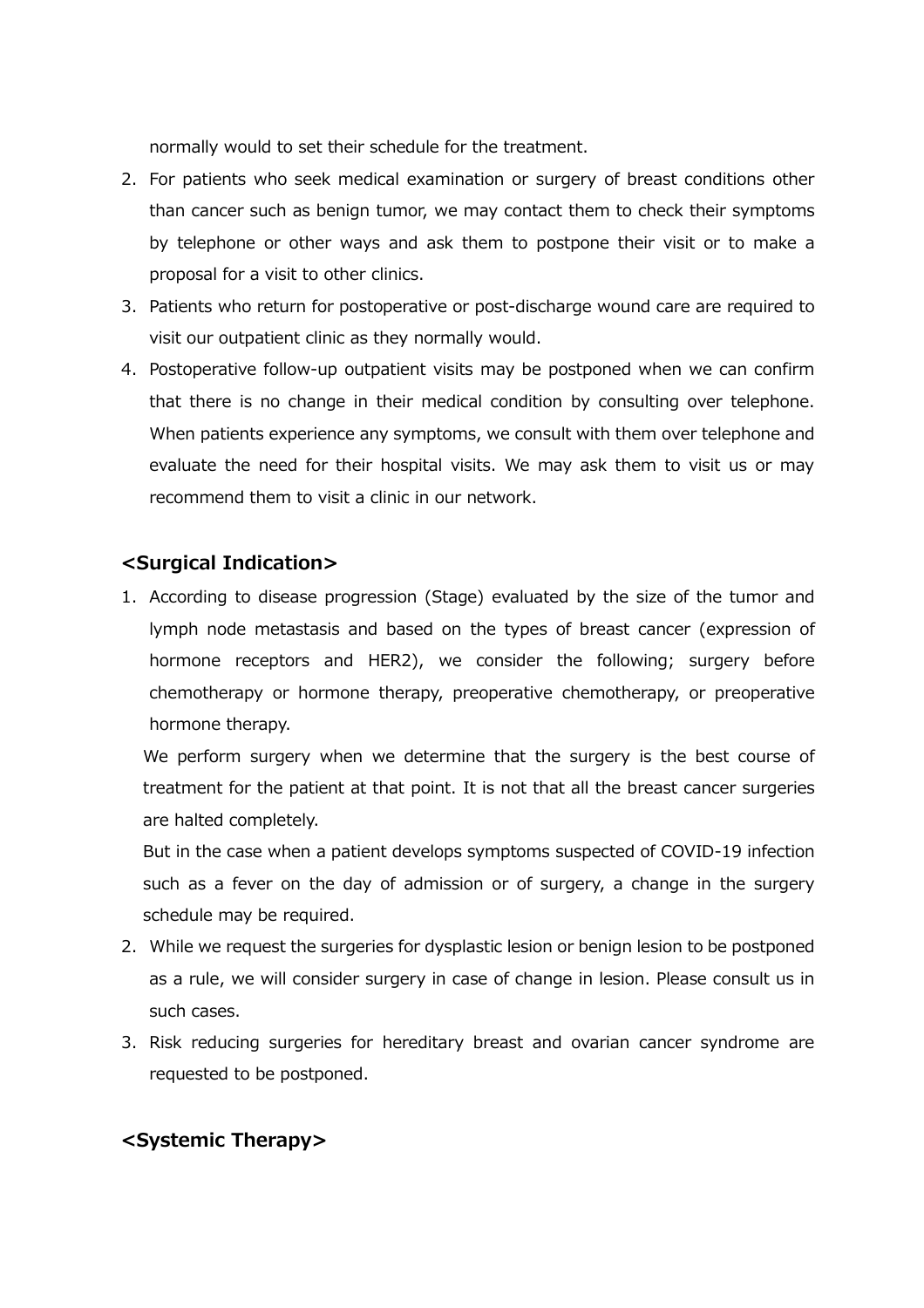Some of the systemic therapies such as chemotherapy can weaken the immune system and require extra caution during COVID-19 epidemic. We try to reduce the infection risk by making the interval between visits for physical examination longer when patient's condition is stable. Continuation of scheduled treatment will be provided with extra caution for infection risks.

In the case when a patient has symptoms suspected of COVID-19 infection such as a fever on the day for a visit, a change in the treatment schedule may be required.

- ・ Treatment for early-stage breast cancer
- 1. We may request patients who are currently under observation without treatment such as intravenous or oral medication to postpone their appointments. Please contact your attending physician by telephone without hesitation in case of development of any symptoms. We will consult and evaluate the need for your hospital visits.
- 2. Long-term prescription is available for postoperative hormonal therapy. You can receive prescription by having a telephone consultation without a visit to the hospital when in stable condition.
- 3. 3-month formulations and 6-month formulations of LEUPLIN<sup>®</sup> and Zoladex<sup>®</sup> are used for hormone injection.
- 4. Postoperative chemotherapy may be postponed depending on the condition of COVID-19 epidemic. Attending physician will make such decision according to the condition of patients.
- 5. Patients currently undergoing preoperative/postoperative chemotherapy continue to receive their treatment as scheduled.
- ・ Treatment for metastatic breast cancer
- 1. We may request patients who are currently under observation without treatment such as intravenous or oral medication to postpone their appointments. Please contact your attending physician by telephone without hesitation in case of development of any symptoms. We will consult and evaluate the need for your hospital visits.
- 2. We will consider long-term prescription for the patient in stable condition who is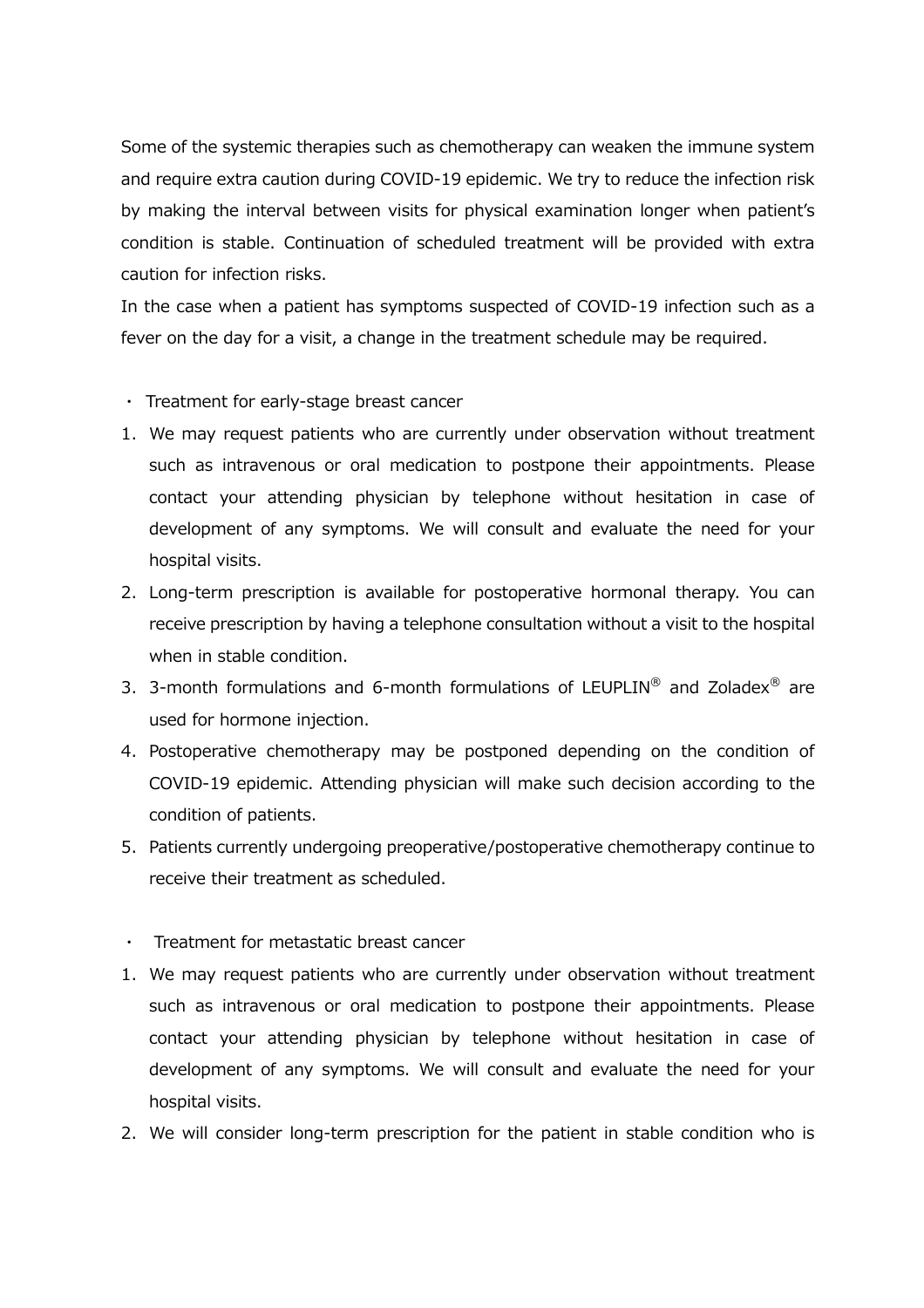under oral hormonal therapy alone.

- 3. We will not make up long-term prescription of oral cytotoxic drugs such as CAPECITABINE, TS-1<sup>®</sup> and oral molecularly targeted drugs such as IBRANCE<sup>®</sup>, Verzenio<sup>®</sup>, AFINITOR<sup>®</sup> because it is required to check adverse reaction of those medications.
- 4. FASLODEX<sup>®</sup> injection is administered as scheduled.
- 5. Intravenous or oral chemotherapy is administered as scheduled.
- 6. RANMARK<sup>®</sup> or ZOMETA<sup>®</sup> for bone metastasis treatment are administered as we normally would for the patients who visit for other treatment. Administration of RANMARK $^{\circledR}$  or ZOMETA $^{\circledR}$  alone may be postponed.
- 7. Postponement of one or two therapy sessions for any reason does not have much impact on therapeutic effect.

\*Maximum period for long-term prescription is 99 days.

## **<Breast Reconstructing Surgery>**

Even though breast reconstructing surgery itself is not relevant to COVID-19 infection risk, postponement of such surgeries is considered wherever possible because hospital visits and medical examinations increase chances to contact other people.

- 1. For the patients who desire to have reconstructing surgery following breast cancer surgery, we perform cancer surgery first, and such reconstructing surgery will be performed sometime later.
- 2. Please contact us if you experience any problem with breast implant and such.

#### **<Radiation Therapy>**

Radiation therapy itself is not relevant to COVID-19 infection risk in principle. Postoperative radiation therapy has little or no radiation exposure to lung(s) and is considered to have no relevance to the risks of exacerbation of Coronavirus infection. We will consider postponement of radiation therapy when possible because hospital visits and medical examinations increase chances to contact other people.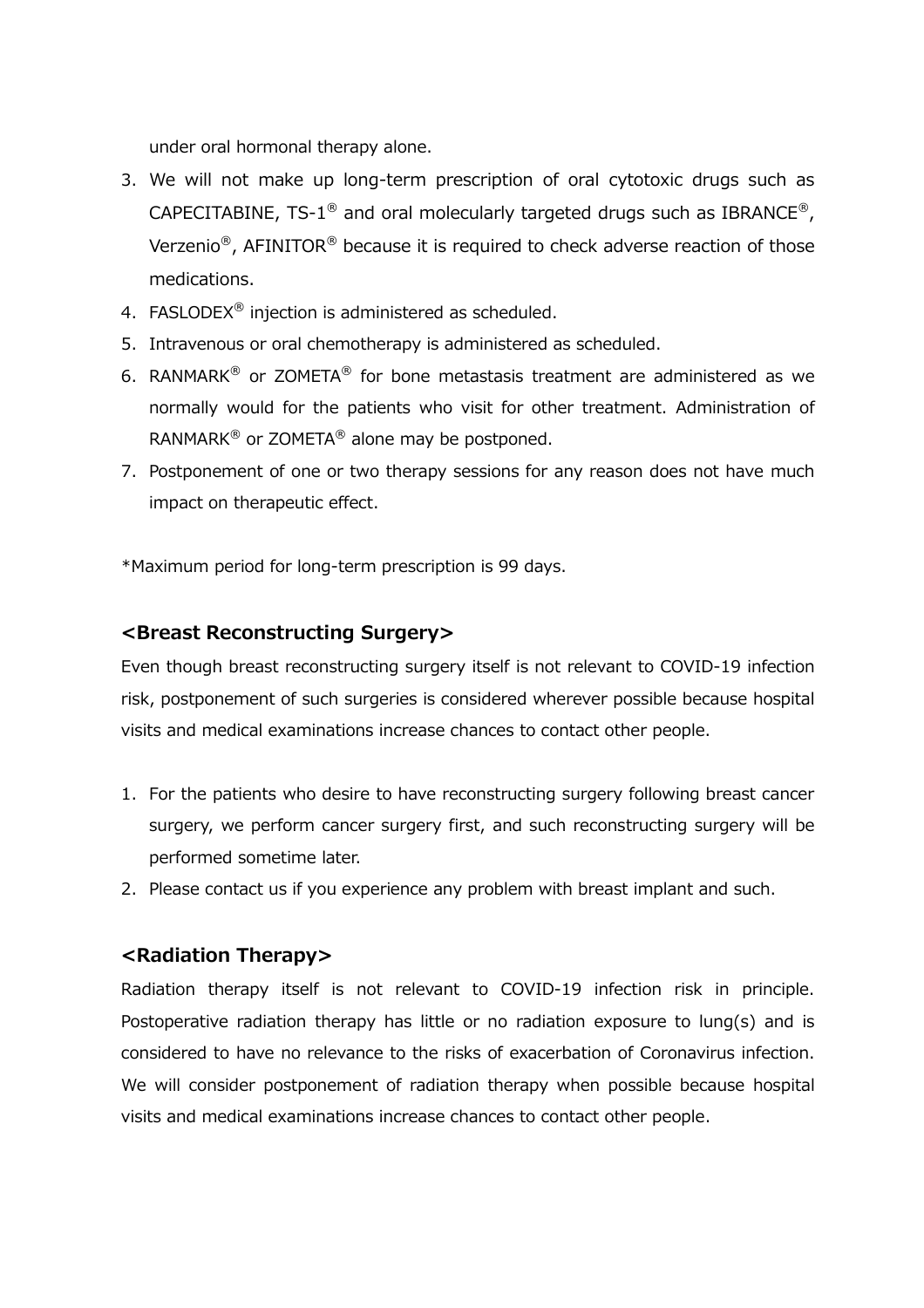- 1. Patients who need radiation therapy are referred to a radiation oncologist as we normally would.
- 2. Radiation therapy after breast-conserving surgery may be postponed because postponement of the radio therapy considered not to have serious impact on therapeutic effect.
- 3. We consider a therapy which can be completed in short period of time if possible.

#### **<Genomic Medicine>**

Genomic Medicine itself is not relevant to COVID-19 infection risk. Postponement of consultation is considered whenever possible because hospital visits and medical examinations increase chances to contact other people.

- 1. Patients who need preoperative genetic counseling and genetic testing deemed urgent are referred to our Genomic Medicine department as we normally would.
- 2. Patients with metastatic breast cancer are referred to our geneticist or genetic counselor for their genetic counseling and genetic testing for Lynparza® use as we normally would.
- 3. We are not accepting appointments for Cancer Gene Panel Testing now. It may take a longer period of time even if the testing is resumed.
- 4. Counseling such as postoperative genetic counseling or genetic counseling of family members is considered less urgent and referral to our geneticist or genetic counselor may be postponed.

# **<Clinical Trial>**

Clinical trials may be relevant to COVID-19 infection risk depending on treatments. We conduct clinical trials with thorough measures to prevent COVID-19 infection.

## **<Consultation on Palliative Care and Daily Life>**

For those who require day-to-day control of symptoms, we recommend coordinating with local medical institutions and using home-visit medical care and medical services to minimize hospital visits by public transportation. Our counseling staff of Cancer Support Desk will help you with regard to coordination with medical institutions and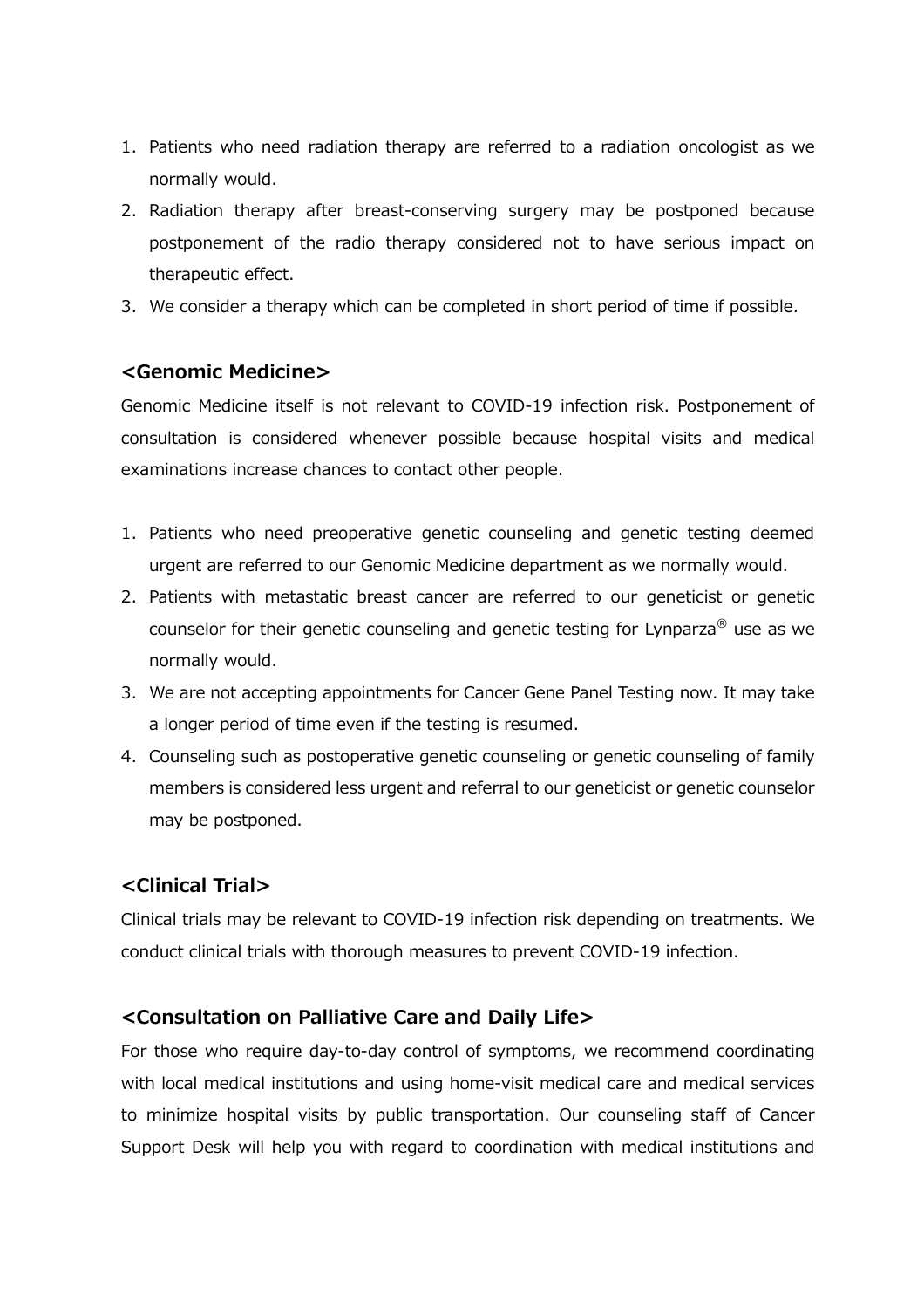consultation for daily life.

#### **<Measures Taken by our Staff>**

As COVID-19 spreads in the community, NCGM has enhanced in-hospital infection control and every staff of NCGM exercise extreme caution to prevent bringing COVID-19 into the hospital from outside. We place emphasis on monitoring health condition of our staff and prevent in-hospital infection by fully enforcing following rules. In the case when any of our staff member is suspected to have COVID-19 infection, we take appropriate responses such as performing PCR (polymerase chain reaction) tests on such staff member.

The zone areas for treating patient with confirmed Coronavirus infection or suspected cases and the zone areas for treating those without the virus are completely separated so that no increased risks of Coronavirus infection will be imposed on those who receive treatment in NCGM. Currently none of our staff of Breast Center has chances to contact patient with confirmed COVID-19 infection and risks for infection is never higher than ordinary situation.

- 1. All the staff member of NCGM measure their body temperature before leaving home for work and report their temperature at work. Any member who has a fever does not come to work and stands by at home.
- 2. Equipment such as personal computers and desks are disinfected with alcohol before our outpatient care starts.
- 3. When seeing a patient, we always wear a surgical mask and carry out hand hygiene by washing hands or by alcohol disinfection for each patient.
- 4. All the patients are required to measure their body temperature before entering the hospital.
- 5. We request patients to enter examination room alone as a rule. In the case when a patient needs escort, we ask for one person to accompany in principle.

#### **<Suspected COVID-19 Infection of Patients or their family members >**

We take our action expecting that every patient has infection risk because Coronavirus infection spreads in the community. Even though the zone areas for treating patient